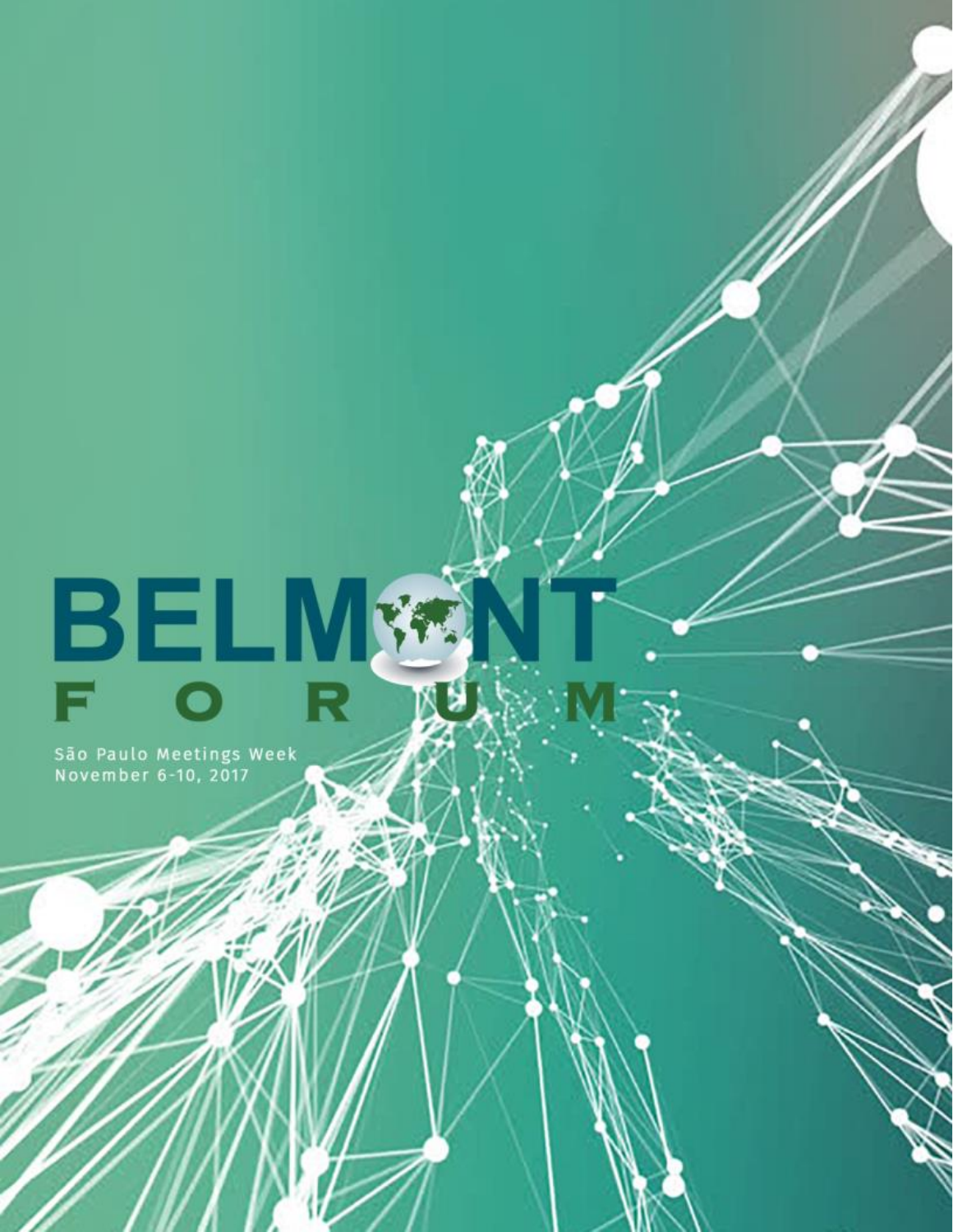Dear Belmont Forum members, partners, and guests:

 On behalf of the Belmont Forum, the São Paulo Research Foundation welcomes you to a week of meetings at the science-policy-society interface.

 Each event this week builds upon the one before, moving the discussion from prioritization to implementation, ending with a workshop where interested organizations can participate in the process of building an international opportunity around mutual interest in Food Security and Safety. Observers are also welcome to attend, to better understand the Belmont Forum collaborative process.

 This year we also have a number of side events that reflect a growing interest in partnerships to maximize resources and meet grand interdisciplinary and transdisciplinary goals. On Tuesday morning, the Inter-American Forum will be advancing collaborative possibilities among economies of all sizes in the Americas. The Global Forum will bring together on Friday philanthrophic and aid and development organizations to enable transformative projects that address the Sustainable Development Goals. We look forward to working with these fora as they develop.

 The progression from Regional Info Day to funding workshop allows the Forum members and partners to interact with a cross-cut of implementers, funders, coordinators, and stakeholders from the Americas as well as other regions. The lessons learned from these discussions will be summarized in a synthesis document that will be made available to all attendees in the weeks following the close of session. We encourage your participation and engagement to make this a truly representative document with broad utility.

Again, welcome, and we hope you enjoy your time in São Paulo!

Best regards,

Gilberto Câmara Maria Uhle

Maria Uhle

Co-chair, Belmont Forum Co-chair Belmont Forum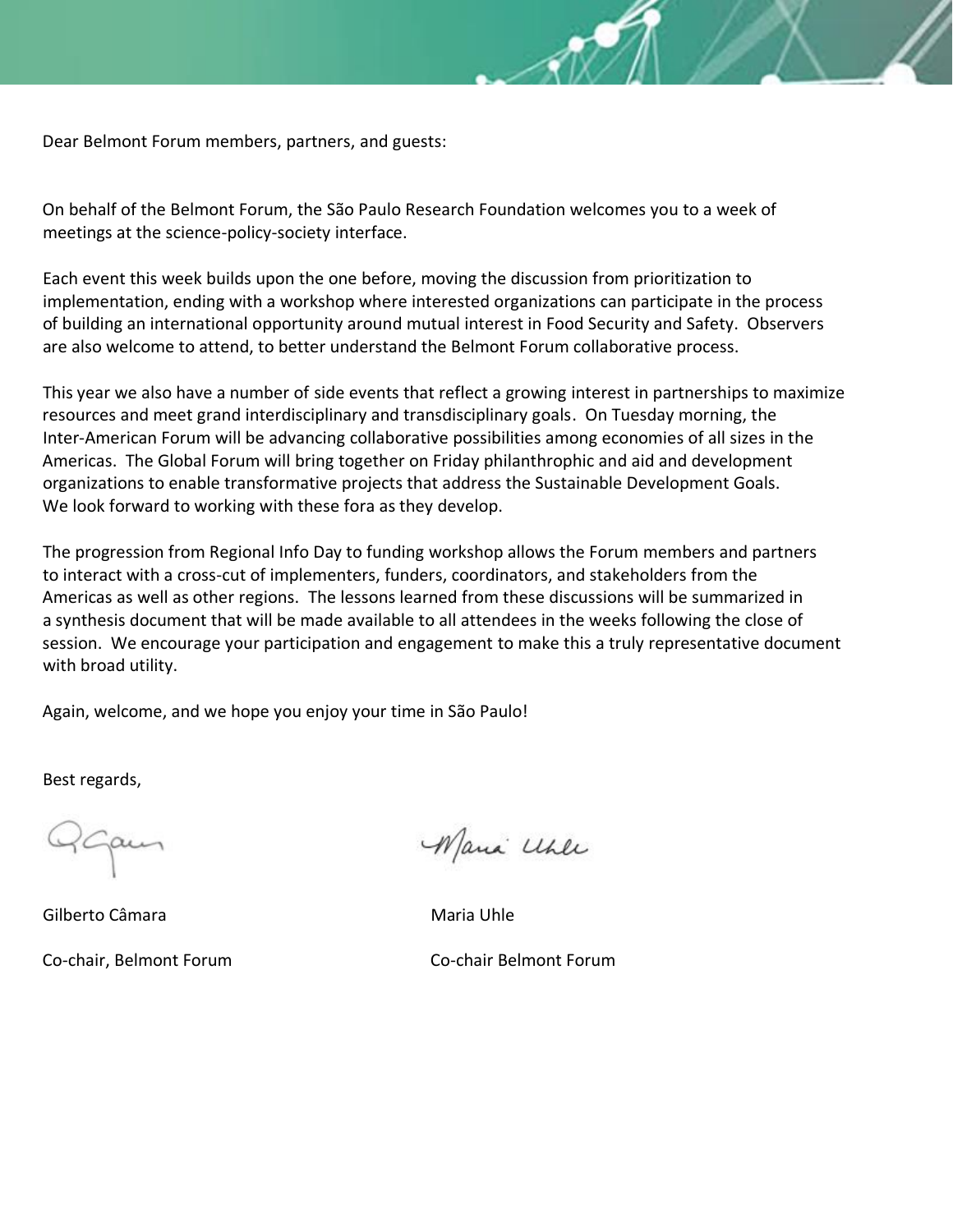## Meeting Logistics

Meetings will take place from November 6-10, 2017. All events will take place in São Paulo, Brazil.

|                            | <b>Morning</b>                                                      | Afternoon                                      |  |
|----------------------------|---------------------------------------------------------------------|------------------------------------------------|--|
| Monday, November 6         | <b>Americas Regional Info Day</b>                                   |                                                |  |
| <b>Tuesday, November 7</b> | Inter-American Forum (Invite Only)                                  | <b>Belmont Forum Plenary (Closed Sessions)</b> |  |
| Wednesday, November 8      | <b>Belmont Forum Plenary (Open Sessions)</b>                        |                                                |  |
| Thursday, November 9       | <b>Belmont Forum Plenary (Open Sessions)</b>                        |                                                |  |
| Friday, November 10        | Global Forum (Invite Only)<br>Food Security and Safety CRA Workshop |                                                |  |

On **Monday, November 6**, the Americas Regional Info Day will take place at the: **FAPESP Auditorium**

R. Pio XI, 1500 - Alto da Lapa, São Paulo - SP, 05468-140, Brazil.



Entry to the auditorium is through the main FAPESP entrance.

All other daytime events and sessions for **November 7-10** will be held at the: **APAS Convention Center** Rua Pio XI, 1200 - Alto da Lapa, São Paulo - SP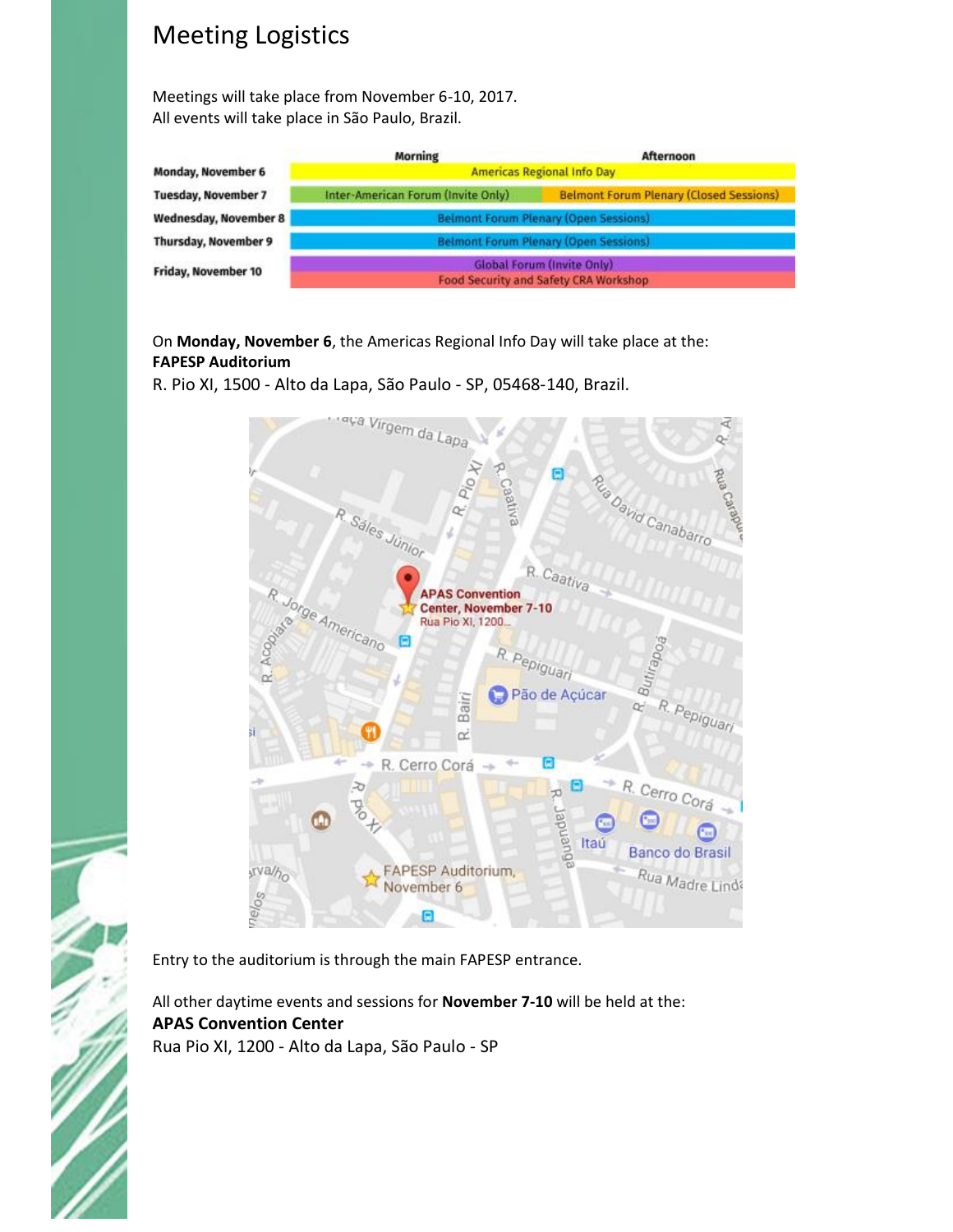# **Meeting Logistics (continued)**



## **Travel**

São Paulo has two primary airports:

Congonhas (CGH), domestic flights only [https://en.wikipedia.org/wiki/S%C3%A3o\\_Paulo%E2%80%93Congonhas\\_Airport](https://en.wikipedia.org/wiki/S%C3%A3o_Paulo%E2%80%93Congonhas_Airport)

Guarulhos (GRU), domestic and international flights [https://en.wikipedia.org/wiki/S%C3%A3o\\_Paulo%E2%80%93Guarulhos\\_International\\_Airport](https://en.wikipedia.org/wiki/S%C3%A3o_Paulo%E2%80%93Guarulhos_International_Airport)

Taxis from GRU to the center of São Paulo averages about 200 R\$. It is possible to book a taxi in advance online from sites such as: <http://www.guarucoop.com.br/> . Note that many taxi drivers may only speak Portuguese.

An executive bus service is also available, connecting both airports with locations in the city center. Meeting hotels are a 10-15 minute taxi ride from the Paulista stop. <http://www.airportbusservice.com.br/en/linhas>



## **Visas**

Many attendees will require visas to enter Brazil.

Please refer to the visa requirements for visiting Brazil for a meeting or conference on the appropriate consular or embassy website. Apply as early as possible for your visa as processing times can vary.

If you require a letter to support your visa application, please contact Alexandre Roccatto [\(aroccatto@fapesp.br\)](mailto:aroccatto@fapesp.br)) or Gilberto Câmara [\(gilberto.camara@inpe.br\)](mailto:gilberto.camara@inpe.br)) as soon as possible with your request.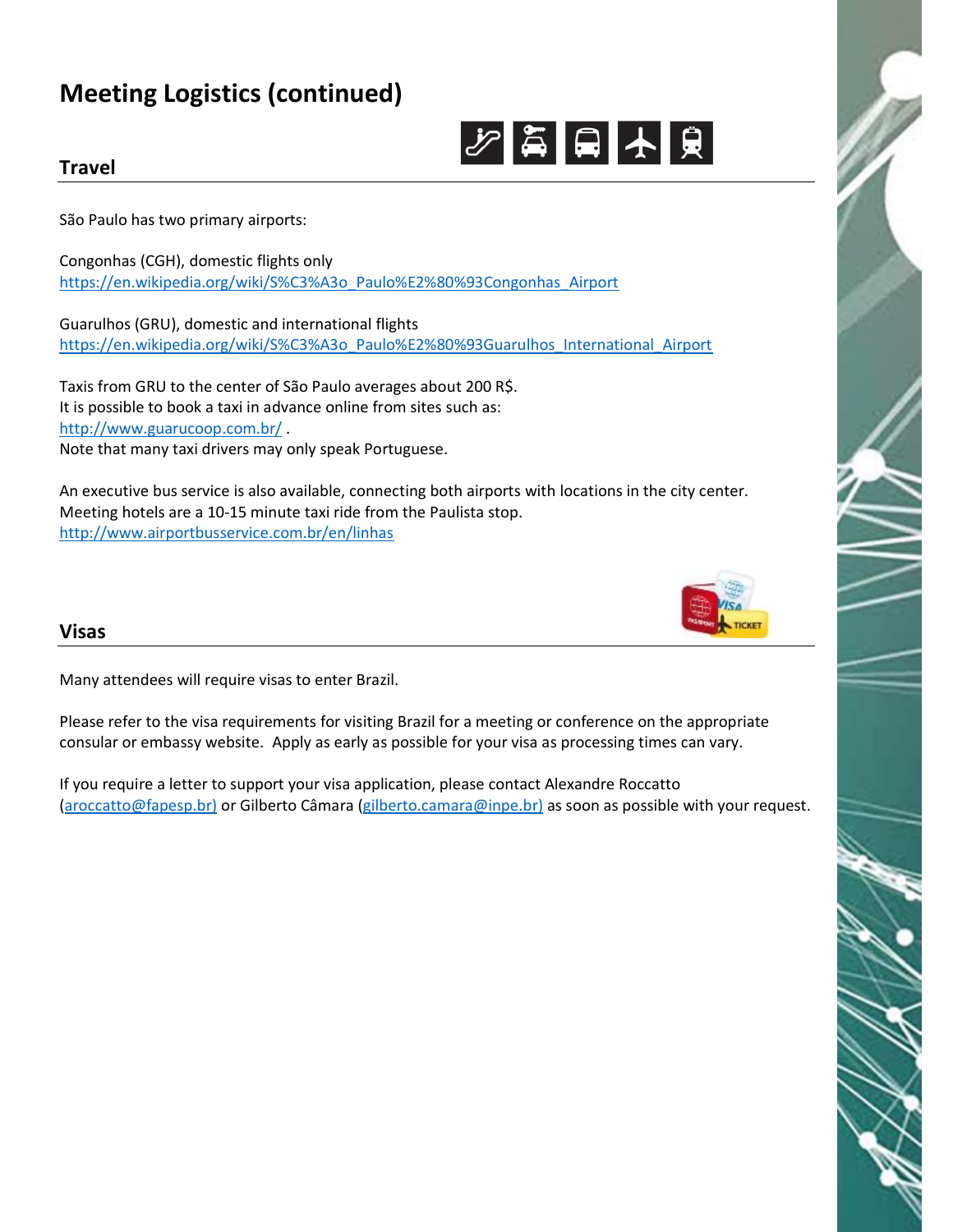## **Local Information**

#### **Accommodation**

Meeting attendees will be responsible for making their own accommodation reservations. FAPESP has negotiated meeting rates with the following hotels for the meeting week:

#### [Mercure Pinheiros](https://www.accorhotels.com/pt/hotel-3147-mercure-sao-paulo-pinheiros-hotel/index.shtml)

Rua Capote Valente, 500 – São Paulo – SP – Pinheiros Phone: +55 11 3069-4000 **E-mail: [h3147-re@accor.com.br](mailto:h3147-re@accor.com.br)** 

[h3147-re1@accor.com.br](mailto:h3147-re1@accor.com.br)

Please use code: **FAPESP Group** for special rates. Single apartment: R\$ 307,54 Double apartment: R\$ 377,00 Quoted rates include tax, breakfast, and wifi Check-in: 2:00pm / Check-out: Noon

#### [WZ Hotel Jardins](http://www.wzhoteljardins.com.br/)

Avenida Rebouças, 955 – São Paulo – SP – Jardins Phone: +55 11 3069-0000 example and the E-mail: [reservas@wzhoteljardins.com.br](mailto:reservas@wzhoteljardins.com.br)

Please use code: **FAPESP Group** for special rates. Single apartment: R\$ 231,00 Double apartment: R\$ 283,50 Quoted rates include tax, breakfast, and wifi Check-in: 2:00pm / Check-out: Noon

#### [Comfort Suites](http://www.atlanticahotels.com.br/hotel/sao-paulo/comfort-suites-oscar-freire?utm_source=google&utm_medium=cpc&utm_campaign=Cooperadas_Destino_SP_ComfortOscarFreire&utm_term=keyword) – Oscar Freire

Rua Oscar Freire, 1948 – São Paulo – SP – Pinheiros Phone: +55 11 2137-4700 E-mail: [csof@atlanticahotels.com.br](mailto:csof@atlanticahotels.com.br)

Please use code: **FAPESP Group** for special rates. Rate (5-6 November): Single apartment: R\$ 276,50 Double apartment: R\$ 276,00 Rate (6-10 November): Single apartment: R\$ 298,00 Double apartment: R\$ 340,00 Quoted rates include tax, breakfast, and wifi Check-in: 2:00pm / Check-out: Noon

All prices are in Reais (R\$). NOTE: **The deadline for reservation at these rates is October 5, 2017.** Hotels will ask for a credit card number to guarantee the room.

*Please note that there will be a complimentary bus service from these hotels to the meeting venues.*



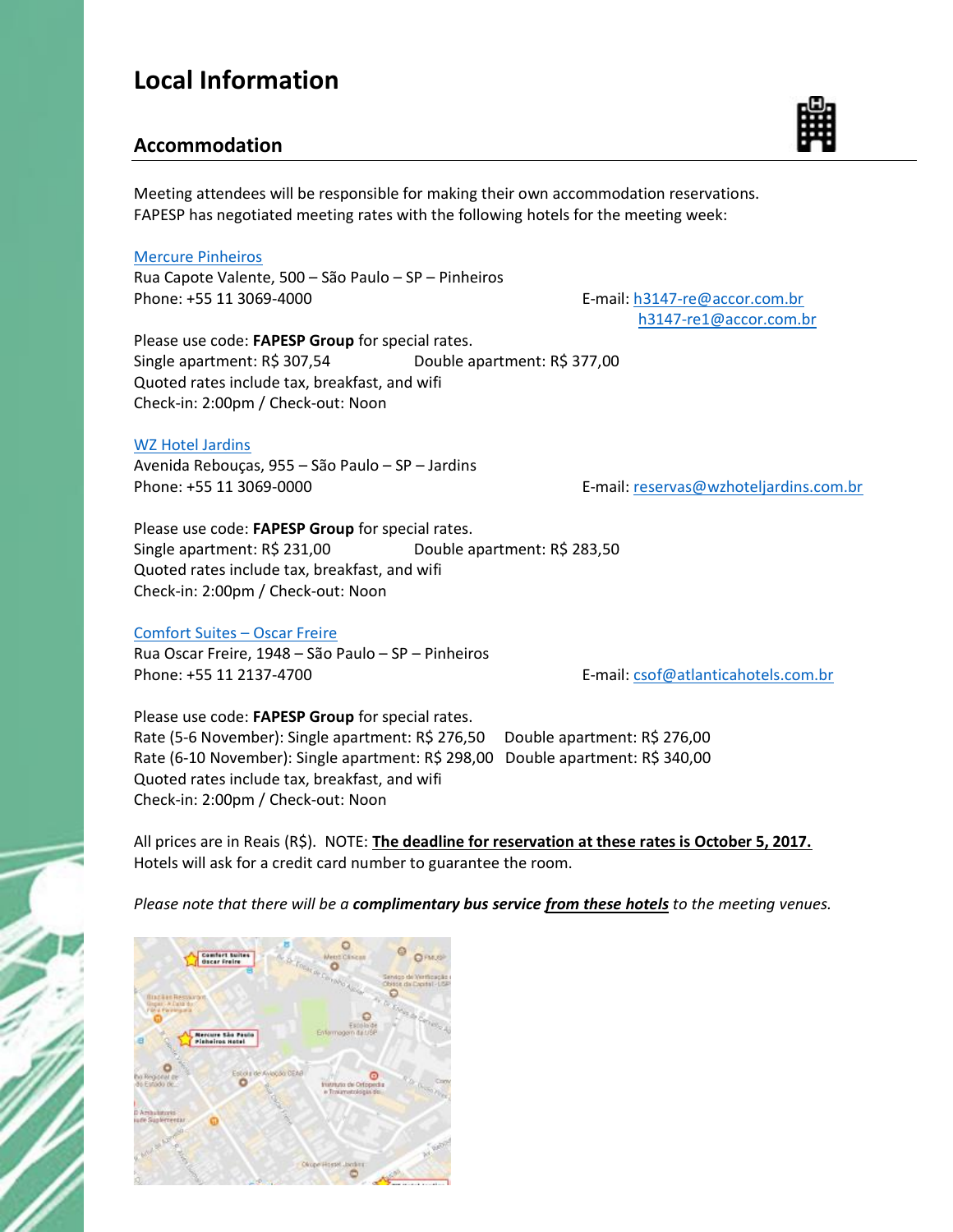# **Local Information (continued)**



#### Climate

November in São Paulo is a spring month.

The average high temperature is near 27 $^{\circ}$ C (80 $^{\circ}$ F) and the low temperature is around 18 $^{\circ}$ C (64 $^{\circ}$ F).

Skies tend to be partly cloudy with occasional light rain showers.

#### **Currency**

The unit of currency in Brazil is the real (plural is reais). One real is equal to 100 centavos. It is represented by the symbol R\$.

Exchange rates vary. Please consult the websites prior to travel for up to date information, such as <https://www.oanda.com/currency/converter/> .



 $RS \in$ \$ $Y \nless E$ 

#### **Electrical**

The standard voltage in Brazil is 127 / 200 V with a standard frequency of 60 Hz.

The type of plug used in Brazil is a 3-pin type N, which could also accommodate a 2-pin type C plug as well. There are also some places which utilizes a 2-flat pin type A plug, as is used in the USA.

It is recommended to use a universal plug adapter to ensure that you have the right plug type to fit the socket.

#### **Internet Connection**

For those with wireless devices, there will be free Wi-Fi available at the conference venues.



The time in São Paulo is GMT-3.

**Time Zone**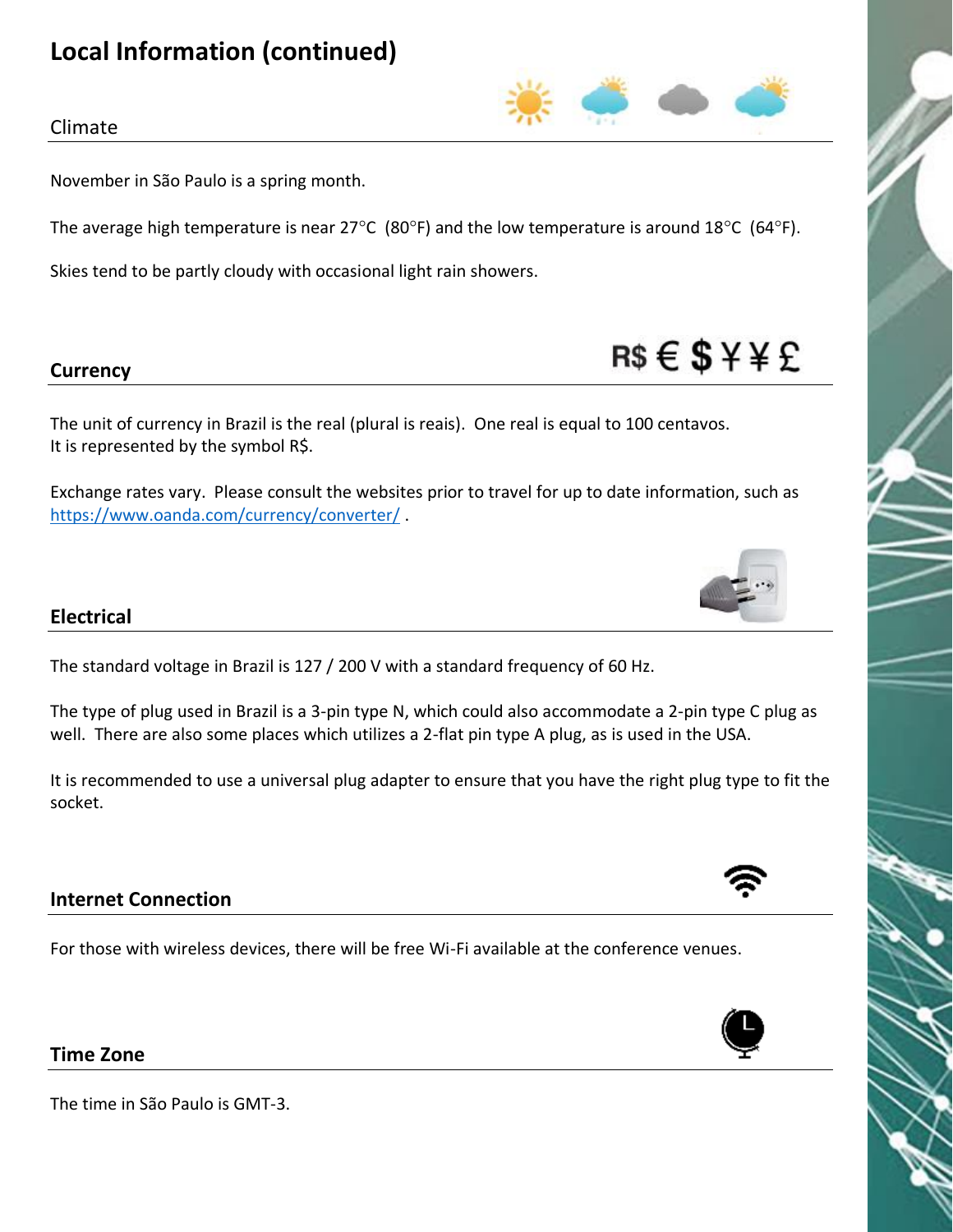# **Americas Regional Info Day**

FAPESP Auditorium Monday, November 6, 2017

The Americas Regional Info Day welcomes experts and stakeholders, funding and resource organizations, coordination and governance bodies, and public, private and non-profit institutions who are engaged in activities relevant to the Belmont Forum Challenge:

*to provide knowledge for understanding, mitigating, and adapting to global environment change* .

The discussion will identify priorities at the science-society-policy nexus that are of mutual interest in the Americas Region, overcome challenges and build opportunities for multi-national collaboration, and strengthen linkages to global frameworks to leverage extramural funding for Americas Regional priorities.

08h00-09h00 Registration and coffee

09h00-09h15 Welcome by FAPESP Scientific Director **Carlos Henrique Brito Cruz**

09h15-09h30 Tour de table of attendees and their affiliations

09h30-10h00 Introduction to Belmont Forum and meeting focus **Gilberto Câmara**, São Paulo Research Foundation (FAPESP)

10h00-11h00 Science-society-policy challenges and opportunities in the Americas (Title TBC)

**TBC**

*45 minutes presentation and 15 minutes discussion* Discussion moderator: **Gilberto Câmara**

11h00-11h20 Coffee and informal discussion

11h20-12h00 An inclusive approach: Identifying shared priorities across the public – private – civil spectrum Discussion moderator: **Marialuisa Tamborra**, European Commission

12h00-12h50 Finding common ground: developing partnerships around shared priorities in the Americas **Marcos Regis da Silva**, Inter-American Institute for Global Change Research (IAI) *30 minutes presentation and 25 minutes discussion* Discussion moderator: **Maria Uhle**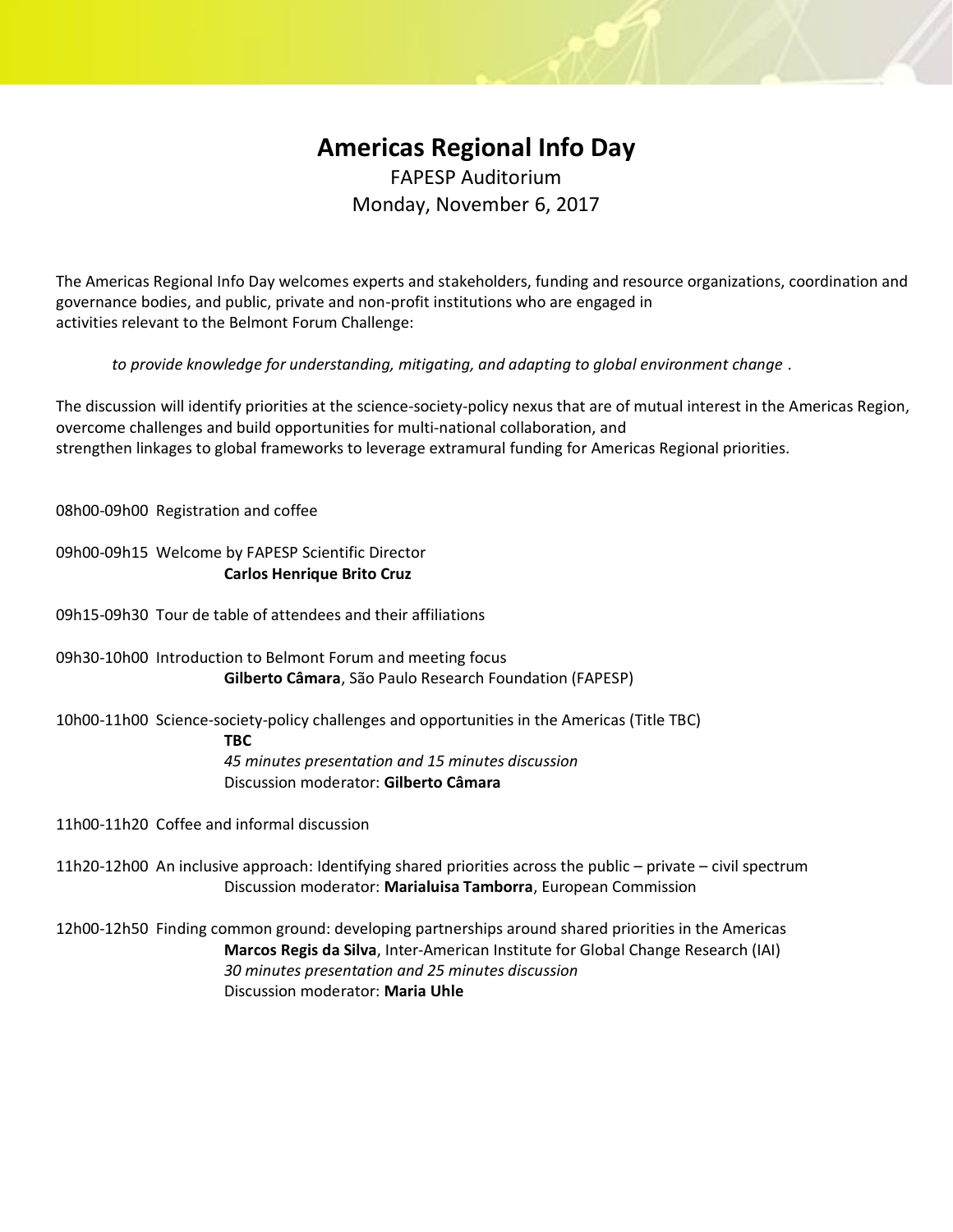12h50-14h00 Catered lunch for all attendees

14h00-14h40 Flexible partnering: the Belmont Forum approach **Maria Uhle**, US National Science Foundation (NSF) *20 minutes presentation and 20 minutes discussion*

14h40-15h40 Connecting regional priorities into the global landscape: the SDGs and other frameworks Presenter TBC

15h40-16h00 Coffee break and informal discussion

16h00-16h30 Added value of the Belmont Forum **Erica Key**, Belmont Forum

16h30-17h00 Synthesis of discussion and recommendations Moderators: **Gilberto Câmara**, São Paulo Research Foundation (FAPESP) **Maria Uhle**, US National Science Foundation (NSF)

17h00 Adjourn

17h15 Transport back to meeting hotels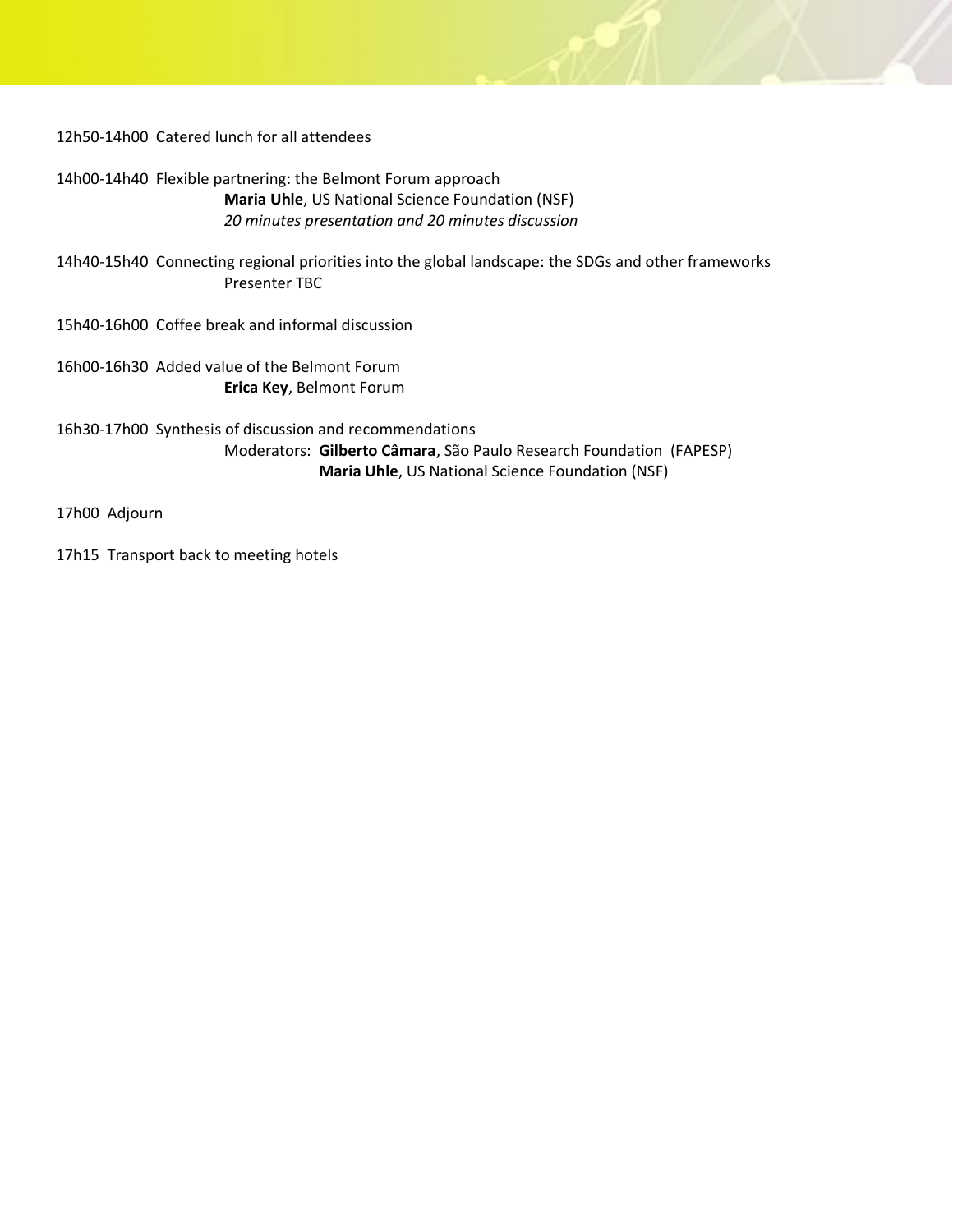## Belmont Forum Closed Session

#### Tuesday, November 7, 2017 APAS Convention Center

#### Please note that the Closed Session is open only to current members of the Belmont Forum.

#### 12h00-13h00 *Lunch provided by FAPESP at the APAS Convention Center*

| <b>Time</b> | <b>Activity</b>                                                          | Lead           | Paper                           |
|-------------|--------------------------------------------------------------------------|----------------|---------------------------------|
| 13h00       | Welcome by co-chairs to closed session                                   |                |                                 |
|             |                                                                          |                |                                 |
| 13h15       | Round table presentation                                                 | Co-Chairs      |                                 |
|             | Brief introductions by attendees                                         |                |                                 |
|             | <b>Internal Business</b>                                                 |                |                                 |
|             |                                                                          | Co-Chairs      |                                 |
| 13h30       | Doha meeting report approval and adoption of meeting<br>agenda           |                | <b>BF16 Doha Meeting Report</b> |
|             | Member approval required                                                 |                |                                 |
|             |                                                                          |                |                                 |
| 13h45       | <b>Belmont Forum Governance</b>                                          |                |                                 |
|             | Ratification of members-in-waiting, partners-<br>$\bullet$               | Co-Chairs      |                                 |
|             | in-waiting                                                               | Mao Takeuchi   |                                 |
|             | Member approval required                                                 |                |                                 |
|             |                                                                          |                |                                 |
|             | Election of Steering Committee Members<br>$\bullet$                      | Secretariat    |                                 |
|             | Secretariat Host Recommendation                                          | Co-Chairs      |                                 |
| 14h45       | <b>Secretariat Operations</b>                                            |                |                                 |
|             | Welcome new Secretariat members<br>$\bullet$                             | Co-chairs      |                                 |
|             | Secretariat Budget<br>$\bullet$                                          | Mao Takeuchi   |                                 |
|             | <b>Communications Overview</b><br>$\bullet$                              | Susanna Ehlers |                                 |
|             | <b>External Engagement</b><br>$\bullet$                                  | Roel Marsman   |                                 |
|             |                                                                          |                |                                 |
| 15h30       | <b>Coffee Break</b>                                                      |                |                                 |
| 16h00       | <b>CRA Financial Overview</b>                                            |                |                                 |
|             | Financial Report of the current CRAs,<br>$\bullet$                       | Erica Key      |                                 |
|             | including ERA-Net Co-Fund                                                |                |                                 |
|             | <b>CRA MOU Status</b><br>$\bullet$                                       | Mao Takeuchi   |                                 |
| 16h30       | <b>Strategic Development</b>                                             |                |                                 |
|             | <b>CRA Development Best Practices</b>                                    | Erica Key      |                                 |
| 16h45       | Relationship with S&T Alliance<br>$\bullet$<br><b>Summary of Actions</b> | Co-chairs      |                                 |
|             |                                                                          |                |                                 |
| 17h00       | <b>End of closed session</b>                                             |                |                                 |
| 17h15       | <b>Bus to meeting hotels</b>                                             |                |                                 |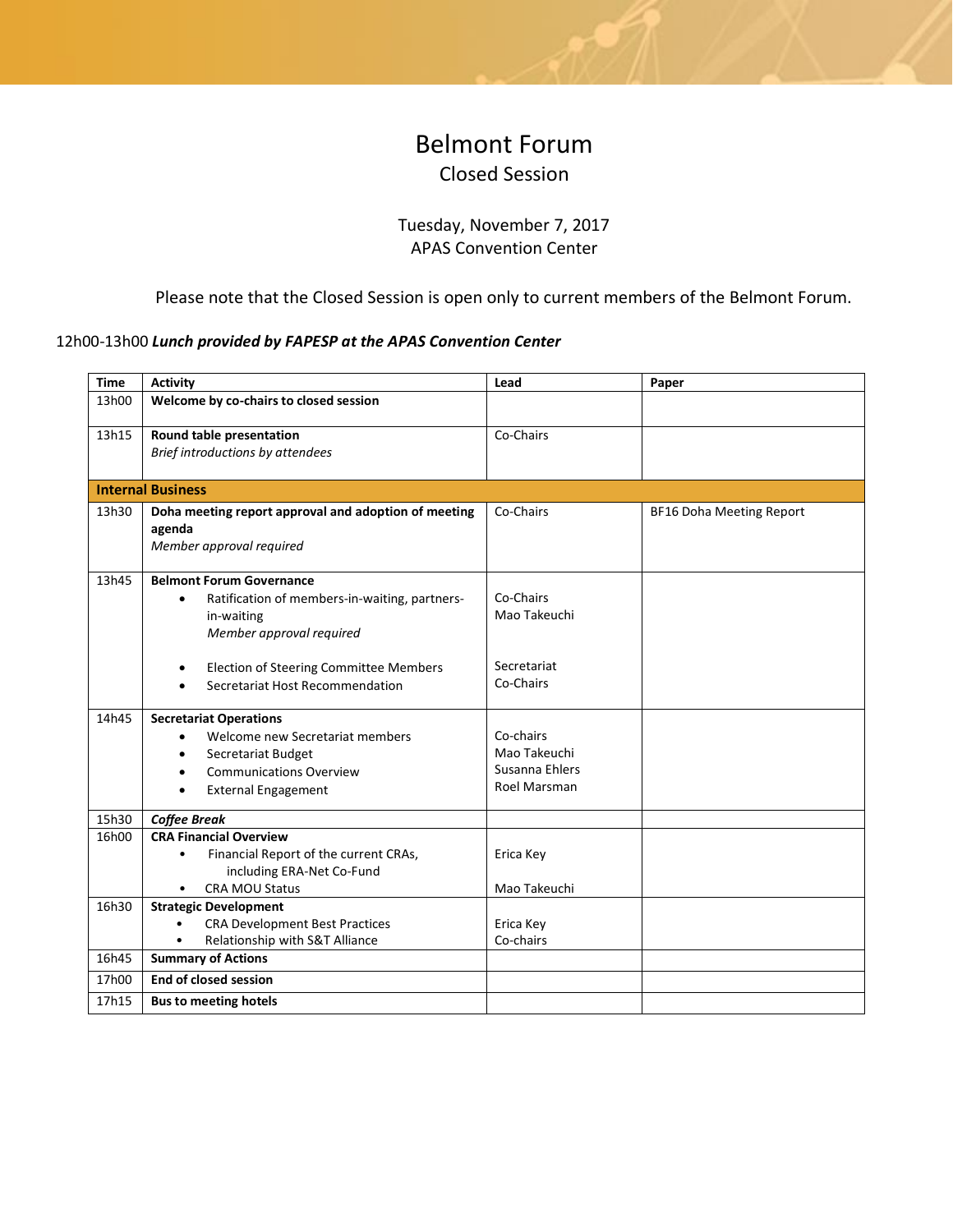

## **Wednesday, November 8, 2017 APAS Convention Center**

| <b>Time</b> | <b>Activity</b>                                                                        | Lead                                                     | Paper |
|-------------|----------------------------------------------------------------------------------------|----------------------------------------------------------|-------|
| 09:00       | Day 2 Opening remarks by Co-Chairs                                                     | Co-Chairs                                                |       |
| 09:15       | Round table presentation<br>Brief introduction by attendees                            |                                                          |       |
|             | <b>Added Value of the Belmont Forum</b>                                                |                                                          |       |
| 09:30       | <b>Belmont Forum in the Global Context</b>                                             | Erica Key                                                |       |
| 10:10       | <b>Regional Priorities and Partnership Development</b>                                 | Erica Key, Yue-Gau Chen, Cheikh<br>Mbow                  |       |
| 10:40       | Valorization and Synthesis of Belmont Forum Projects                                   | Erica Key                                                |       |
| 11:00       | <b>Coffee Break</b>                                                                    |                                                          |       |
| 11:20       | <b>Training and Capacity Development Activities</b>                                    | Maria Uhle, Cheikh Mbow, Robert<br>Samors                |       |
| 11:40       | <b>Transdisciplinary Science for Sustainability Congress</b><br>(TSSC)                 | Josh Tewksbury, Maria Uhle, Erica Key,<br>Heide Hackmann |       |
| 12:00       | <b>Legacy Activities</b>                                                               | Maria Uhle, Josh Tewksbury                               |       |
| 12:30       | Lunch<br>provided by FAPESP                                                            |                                                          |       |
|             | <b>Developing Opportunities for Partnership</b>                                        |                                                          |       |
| 13:30       | <b>Collaborative Research Actions</b><br>Overview, discussion, and connectivity        |                                                          |       |
|             | <b>Biodiversity and Ecosystem Services II</b><br>(BioDivScen)                          | Sarah Todd, Alexandre Roccatto                           |       |
|             | Cross-sectoral impact research and<br>$\bullet$<br>economics of climate change         | Svetlana Thaller-Honold                                  |       |
|             | Arctic Science for Sustainability II                                                   | Yaroslav Sorokotyaga                                     |       |
|             | Future Earth Co-Branded CRA:<br>Transdisciplinary Research for Ocean<br>Sustainability | Lisa Almesjö                                             |       |
|             | Food Security and Safety                                                               | Maurice Heral                                            |       |
|             | Disaster Risk, Resilience, and Reduction (DR <sup>3</sup> )                            | Yue-Gau Chen                                             |       |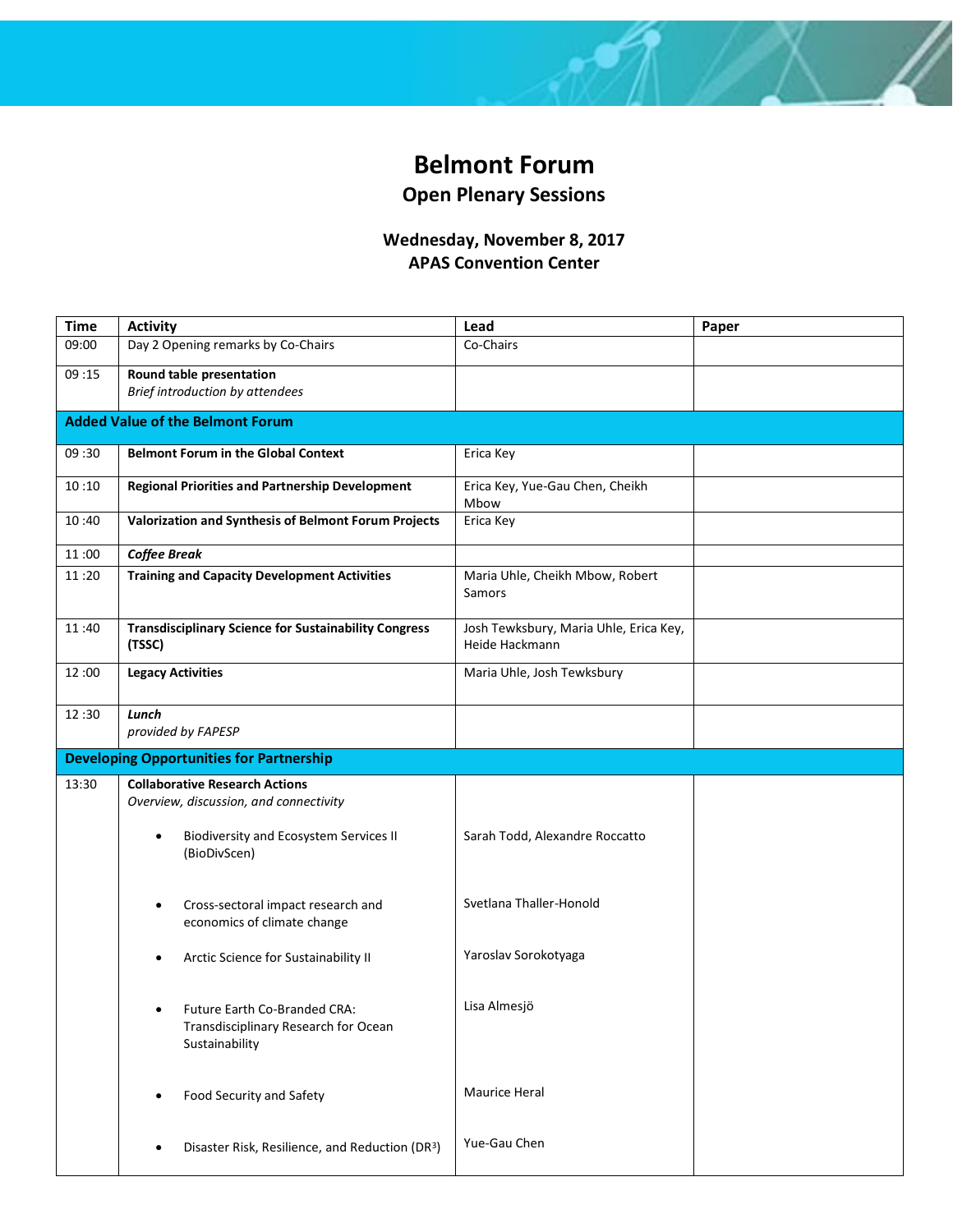| <b>Time</b> | <b>Activity</b>                                                                                                                                                                               | Lead                                                                        | Paper |
|-------------|-----------------------------------------------------------------------------------------------------------------------------------------------------------------------------------------------|-----------------------------------------------------------------------------|-------|
| 13:30       | <b>Collaborative Research Actions (continued)</b><br>Science for the Sustainable Development<br>٠<br>Goals<br>E-Infrastructure Exemplars<br>$\bullet$                                         | Maria Uhle<br>Maria Uhle                                                    |       |
| 14:30       | <b>Proposal of New Thematic Areas</b><br>Climate, Environment, and Health                                                                                                                     | Amy Luers                                                                   |       |
| 14:45       | Coffee                                                                                                                                                                                        |                                                                             |       |
|             | <b>Opening Access for Decision Making</b>                                                                                                                                                     |                                                                             |       |
| 15:10       | <b>E-Infrastructures and Data Management</b><br>Welcome to new co-leads and coordinators<br>$\bullet$<br>Data Activities with Developing CRAs<br>$\bullet$<br>Partnerships for Open Data<br>٠ | Gilberto Câmara, Maria Uhle<br><b>Robert Samors</b><br><b>Robert Samors</b> |       |
| 16:00       | Synthesis of day's discussion                                                                                                                                                                 | <b>Integrated Applications Network</b><br>Moderator                         |       |
| 17:00       | Recap on Actions and Decisions                                                                                                                                                                | Erica Key                                                                   |       |
| 17:05       | Closing remarks                                                                                                                                                                               | Co-chairs                                                                   |       |
| 17:15       | Bus to meeting hotels                                                                                                                                                                         |                                                                             |       |
| 19:00       | Optional meeting dinner                                                                                                                                                                       |                                                                             |       |

*Belmont Forum Plenary Meeting Dinner*: Please join us at [Vento Haragano](http://ventoharagano.com.br/) for dinner at 19h00. The restaurant has many selections for vegetarians, vegans, and other dietary options.

The dinner will be at your own cost but the atmosphere is very welcoming and the discussion will be enjoyable!



#### **Vento Haragano Churrascaria**

Avenida Rebouças, 1001 São Paulo – Jardins +55 11 3083-4265